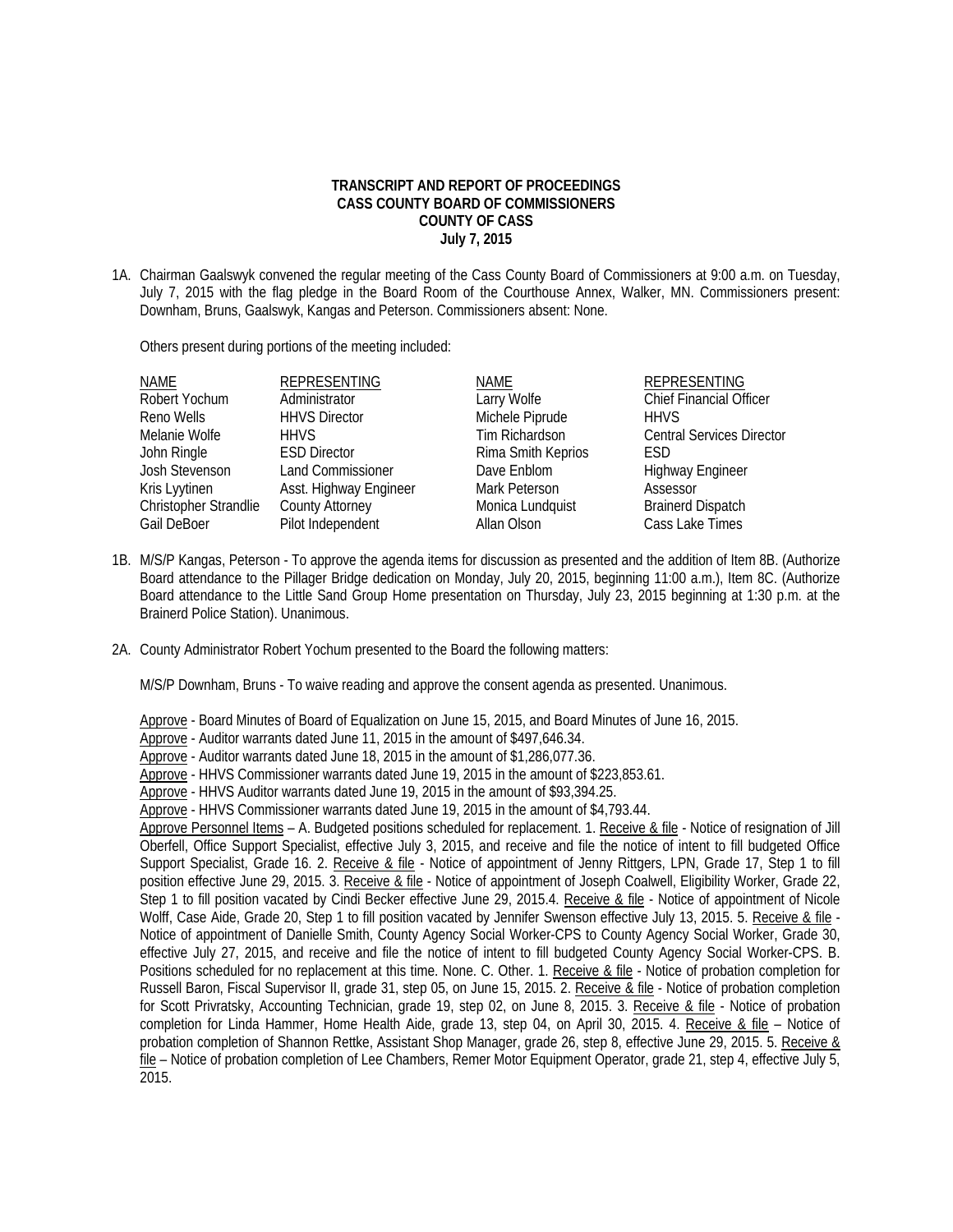Approve licenses – Gambling - Northland Lions @ Pickled Loon Saloon- Howard Prushek, Crooked Lake; Ruffed Grouse Society @ Deep Portage - Jerry Lamon, Woodrow. Temp On Sale 3.2 Beer - Crooked Lake VFD Relief Assn. - Nick Usherwood, Crooked Lake. The liquor applicants listed below are contingent upon receiving proper documentation, fees & taxes, if owing. On & Off Sale Intoxicating including Sunday - Bears Den - Gary Dauer, Meadow Brook. Wine/ Beer including Sunday - Pineridge Grouse Camp - Pineridge Grouse Camp, LLC, Inguadona.

 Approve - Reimbursement of HRA per diem and mileage expenses (Invoice #2168) in the amount of \$3,375.00 from Jan. 1, 2015 - June 30, 2015.

 Authorize - Payments to Leech Lake Lumber (Invoice#35676) in the total amount of \$65.87, and Lucachick Architecture, Inc. (Invoice#LA12332, LA12334 & LA12335) in the total amount of \$1,981.65; Concrete Solutions Unlimited (Inv#621) in the amount of \$8,338.00 Highway Shops (source of funds from Capital Fund – Garages & Capital Outlay Bldgs.); Bolton & Menk, Inc. (0178327) in the amount of \$965.00 (Capital Fund).

 Approve - Joint Powers Agreement with MN DNR for forest management projects (expiration date of December 31, 2018). Accept - Cass County Probation - MNDOC FY2016/2017 Workload/Caseload Grant in the amount of \$44,364.00 (July 1, 2015 – June 30, 2017) (Swift #94463/3-56286).

 Accept - Cass County Probation Department to MN DOC Remote Electronic Alcohol Monitoring (REAM) in the amount of \$7,000.00 per year for FY2016 – FY2017 (from July 1, 2015 - June 30, 2017) Swift #93787/3-55676.

Approve - Assignment of surplus bookcase to the Walker Public Library.

 Receive & file - MN Department of Health – Local Public Health Grant award funding increase in the amount of \$6,148; Financial award to Central MN Council on Aging in the amount of \$3,040.00 for 2016; MN Dept. of Health Grant Project Amendment in the amount of \$36,800 for Public Health Emergency Preparedness CFDA#93.069; and Cass County HHVS and Morrison/Todd/Wadena Community Health Board for Family Planning Special Projects Service contract for fiscal management in the amount of \$61,209.00 from July 1, 2015 to June 30, 2016.

 Receive & file - Commissioner Bruns response to David Drown Associates, Inc. regarding City of Remer proposed establishment of Municipal Development Dist. No. 2 & Housing Tax Increment Financing Dist. No. 2-1 MDD No. 2 (Serenity Living Solutions of Remer).

Receive & file - HHVS Cash Account Balance Comparison and Child Service Costs through May 2015.

| Bidder                    | <b>Bid Amount</b> |
|---------------------------|-------------------|
| Lampert's Cabinets, Inc.  | \$14,010.00       |
| Moore Custom Cabinets LLC | \$22,750.00       |

 M/S/P Downham, Bruns – To award quotes on five custom cabinet replacements located in the Offices of Assessor's, ESD, Recorder's, and Auditor-Treasurer's to Lampert's Cabinets, Inc. not to exceed \$15,000.00. Unanimous.

Approve - Reduction of \$20,776.40 in 2016 State 25% fund payment (corrects over payment in 2015 received).

| <b>Bidder</b>      | <b>Bid Amount</b> |
|--------------------|-------------------|
| <b>Kurt Sawyer</b> | \$150.00          |
| Chad Freeman       | \$400.00          |
| <b>Bill Taylor</b> | \$800.00          |

 M/S/P Downham, Bruns – To accept a quote for road repair due to damage done by water erosion in Sec.21-141-29 (Pine Lake Twp) from Kurt Sawyer at \$150.00. Unanimous.

Receive & file - MN Department of Revenue property tax exemption notice for leases on Indian trust land.

| July 1, 2015 through June 30, 2016 |                   | July 1, 2016 through June 30, 2017 |                   |
|------------------------------------|-------------------|------------------------------------|-------------------|
| Number of Inmates                  | Base Rate per day | Number of Inmates                  | Base Rate per day |
| በ-24                               | \$212.97          | $0-24$                             | \$219.36          |
| 25-49                              | \$243.95          | 25-49                              | \$251.27          |
| $49 +$                             | \$274.56          | $49+$                              | \$282.80          |
|                                    |                   |                                    |                   |

Reflecting a 3.0% increase (Per meal rate: \$1.28) Reflecting a 3% increase (Per meal rate: \$1.32)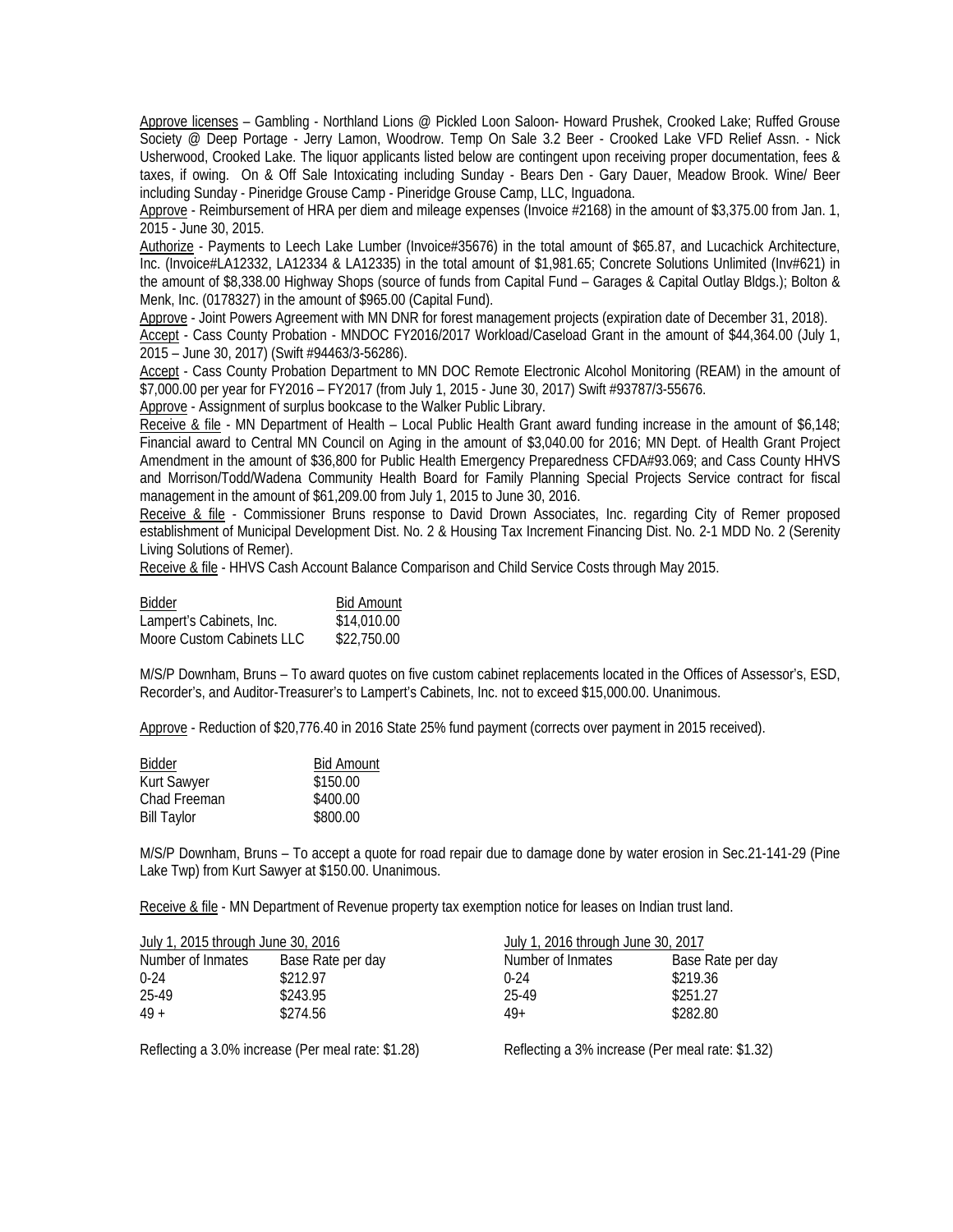Per Meal Rate: In addition to the above base rate, A'viands will charge \$1.28 per meal to cover the variable portion of its services from July 1, 2015 through June 30, 2016 reflecting a 3.0% increase, and \$1.32 per meal for the period of July 1, 2016 through June 30, 2017 reflecting a 3.0% increase.

 M/S/P Downham, Bruns – To approve Amendment #7 to the Jail Food Service & Commissary Management Agreement with A'viands, LLC, a 3.0% increase per meal rate from July 1, 2015 through June 30, 2016 and a 3.0% increase per meal rate from July 1, 2016 through June 30, 2017. Unanimous.

Receive & file - Correspondence from the Federal EPA indicating that the Cass County and the LLBO were unsuccessful in obtaining a USEPA Brownsfield grant.

Receive & file - Timber auction results of Thursday, June 25, 2015 totaling 2,837.50 cords plus 110.70mbf saw timber totaling \$99,017.00.

| <b>Bidder</b>             | <b>Bid Amount</b> |
|---------------------------|-------------------|
| <b>Schrupp Excavating</b> | \$25.00/yard      |
| Northfork Boulders        | \$29.00/yard      |

 M/S/P Downham, Bruns – To award quote to Schrupp Excavating on delivering taconite tailings to a washout/mudhole in roadbed of snow way one snowmobile trail in sec. 17-136-31 (Moose Lake Twp) in the amount not to exceed \$1,000.00. Unanimous.

3A. Chief Financial Officer Larry Wolfe explained the budget amendments for FY2014.

M/S/P Kangas, Downham – To approve the FY2014 budget amendments as presented. Unanimous.

## **2014 BUDGET AMENDMENTS**

|                                                                                                                                                                                                                 |                                     | ORIGINAL<br><b>BUDGET</b> | AMENDED<br><b>BUDGET</b> | <b>CHANGE</b> |
|-----------------------------------------------------------------------------------------------------------------------------------------------------------------------------------------------------------------|-------------------------------------|---------------------------|--------------------------|---------------|
| <b>Commissioners</b>                                                                                                                                                                                            |                                     |                           |                          |               |
| 01-001.6281                                                                                                                                                                                                     | Misc Services - HRA Loan            | 89,750                    | 119,750                  | 30,000        |
| 01-001.6298                                                                                                                                                                                                     | MN Investment Fund Grant Expense    | $\Omega$                  | 107,500                  | 107,500       |
| 01-001.6299                                                                                                                                                                                                     | Aquatic Invasive Species Prevention | $\theta$                  | 55,000                   | 55,000        |
| 01-001.6820                                                                                                                                                                                                     | <b>Federal Projects</b>             | $\Omega$                  | 5,500                    | 5,500         |
|                                                                                                                                                                                                                 | <b>Total Change</b>                 |                           |                          | 198,000       |
| To amend budget for HRA Loan, MN Investment Grant, Aquatic Invasive Species, Federal Projects - Deep Portage<br>Source: Unassigned Fund Balance - \$30,000, Grants - \$162,500, Restricted Fund Balance \$5,500 |                                     |                           |                          |               |
| Law Library                                                                                                                                                                                                     |                                     |                           |                          |               |
| 01-022.6455                                                                                                                                                                                                     | Law Library Publications            | 27,000                    | 28,000                   | 1,000         |
|                                                                                                                                                                                                                 | <b>Total Change</b>                 |                           |                          | 1,000         |
| To amend budget for increased publication costs<br>Source: Restricted Fund Balance                                                                                                                              |                                     |                           |                          |               |
| <b>Auditor-Treasurer</b><br>01-040-6264                                                                                                                                                                         | <b>Public Examiner Services</b>     | 74,000                    | 88,000                   | 14,000        |

Total Change 14,000

To amend budget for increased audit costs Source: Unassigned Fund Balance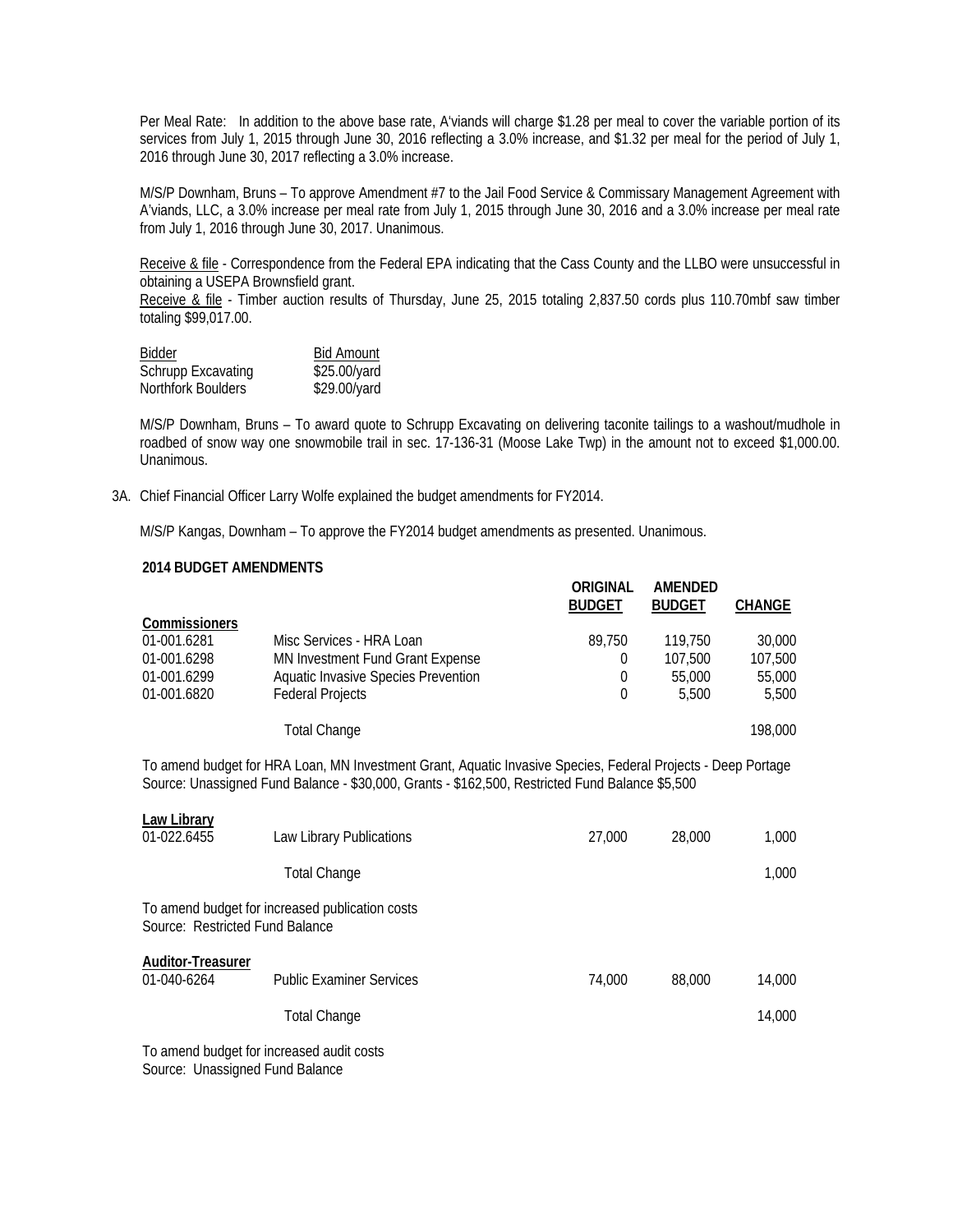| <b>County Attorney</b><br>01-090.6103                                                                                                                       | Salaries/Wages Temp                                                                                                                                                                                                                                                        | $\boldsymbol{0}$                               | 3,000                                            | 3,000                                                      |
|-------------------------------------------------------------------------------------------------------------------------------------------------------------|----------------------------------------------------------------------------------------------------------------------------------------------------------------------------------------------------------------------------------------------------------------------------|------------------------------------------------|--------------------------------------------------|------------------------------------------------------------|
|                                                                                                                                                             | <b>Total Change</b>                                                                                                                                                                                                                                                        |                                                |                                                  | 3,000                                                      |
| To amend budget for Temp Wages<br>Source: Unassigned Fund Balance                                                                                           |                                                                                                                                                                                                                                                                            |                                                |                                                  |                                                            |
| <b>Building &amp; Grounds</b><br>01-112.6411<br>01-112.6412<br>01-112.6415<br>01-112.6605<br>01-113.6603<br>Improvements<br>Source: Unassigned Fund Balance | <b>Custodial Supplies</b><br><b>Heating Fuel</b><br><b>HHVS Building</b><br>Capital Outlay - Buildings<br>Capital Outlay - FFE - Pine River<br><b>Total Change</b><br>To amend budget for Courthouse improvements, Heating Fuel, HHVS Improvements, Pine River Post Office | 25,000<br>50,000<br>10,000<br>100,000<br>5,675 | 35,000<br>105,000<br>45,000<br>250,000<br>25,675 | 10,000<br>55,000<br>35,000<br>150,000<br>20,000<br>270,000 |
| <b>Sheriff</b><br>01-200-210.6296                                                                                                                           | Zuercher System                                                                                                                                                                                                                                                            | $\boldsymbol{0}$                               | 236,000                                          | 236,000                                                    |
|                                                                                                                                                             | <b>Total Change</b>                                                                                                                                                                                                                                                        |                                                |                                                  | 236,000                                                    |
| Systems<br>Source: Unassigned Fund Balance                                                                                                                  | To amend budget for new Records Management, Computer Aided Dispatch, Mobile Squad, and Jail Management                                                                                                                                                                     |                                                |                                                  |                                                            |
| <b>Medical Examiner</b><br>01-222.6299                                                                                                                      | Other Professional and Technical Services                                                                                                                                                                                                                                  | 100,000                                        | 110,000                                          | 10,000                                                     |
|                                                                                                                                                             | <b>Total Change</b>                                                                                                                                                                                                                                                        |                                                |                                                  | 10,000                                                     |
| To amend budget for additional services<br>Source: Unassigned Fund Balance                                                                                  |                                                                                                                                                                                                                                                                            |                                                |                                                  |                                                            |
| <b>County Jail</b><br>01-250.6105<br>01-250.6155<br>01-250.6162                                                                                             | Salaries/Wages Overtime<br><b>Employer Cafeteria Contribution</b>                                                                                                                                                                                                          | 40,000<br>170,016                              | 50,000<br>180,016                                | 10,000<br>10,000                                           |
| 01-250.6172<br>01-250.6292<br>01-250.6603                                                                                                                   | <b>Employer PERA</b><br><b>Employer FICA</b><br>Food for Prisoners<br>Capital Outlay<br><b>Total Change</b>                                                                                                                                                                | 69,066<br>52,324<br>99,000<br>7,300            | 74,066<br>57,324<br>104,000<br>223,580           | 5,000<br>5,000<br>5,000<br>216,280<br>251,280              |

To amend budget for overtime and benefits, increased food cost for prisoners, amortization of prepaid asset (Crow Wing Pod)

Source: Unassigned Fund Balance - \$35,000, Prepaid Asset Account - \$216,280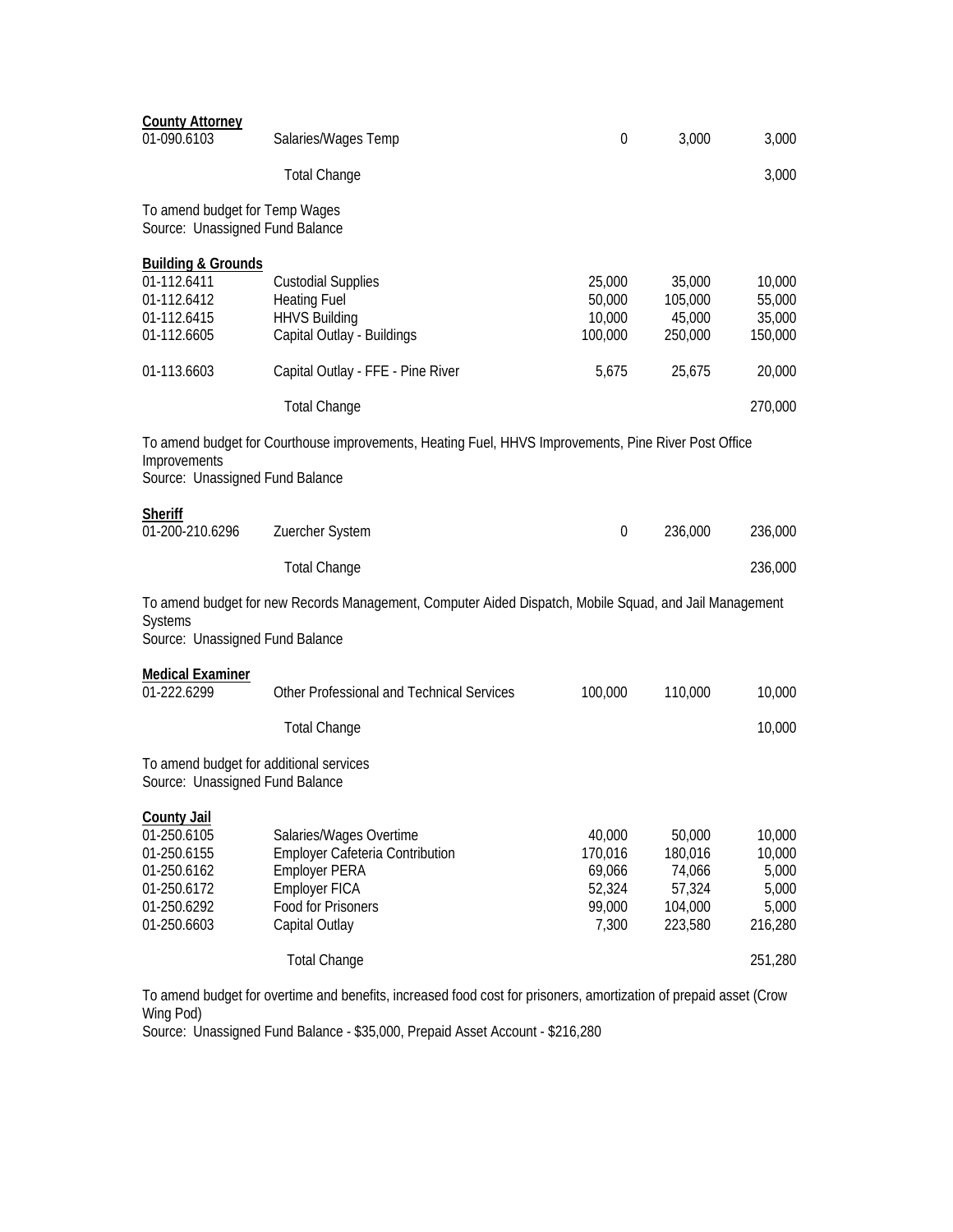| Probation<br>01-252.6565                                                                                                 | Gasoline - County Vehicles                                                                                                                                               | 6,100                                           | 9,100                                            | 3,000                                          |
|--------------------------------------------------------------------------------------------------------------------------|--------------------------------------------------------------------------------------------------------------------------------------------------------------------------|-------------------------------------------------|--------------------------------------------------|------------------------------------------------|
|                                                                                                                          | <b>Total Change</b>                                                                                                                                                      |                                                 |                                                  | 3,000                                          |
| Source: Unassigned Fund Balance                                                                                          | To amend budget for increased gasoline costs                                                                                                                             |                                                 |                                                  |                                                |
| <b>Emergency Services</b><br>01-280.6298<br>01-280.6299<br>01-280.6304<br>01-280.6603                                    | <b>Contracted Services</b><br>Prof Services - ARMER 800 mhz Project<br>Repair & Maintenance - Radio Equipment<br>Capital Outlay - Motobridge Non 800 mhz<br>connectivity | 48,000<br>0<br>3,000<br>3,600                   | 60,000<br>20,000<br>18,000<br>38,600             | 12,000<br>20,000<br>15,000<br>35,000           |
|                                                                                                                          | <b>Total Change</b>                                                                                                                                                      |                                                 |                                                  | 82,000                                         |
|                                                                                                                          | To establish and amend budgets for expenditures related to the ARMER 800 mhz Project<br>Source: Grants and Committed Fund Balance                                        |                                                 |                                                  |                                                |
| County Ditch #9<br>01-660.6841                                                                                           | <b>County Ditch Expenditures</b>                                                                                                                                         | 0                                               | 9,000                                            | 9,000                                          |
|                                                                                                                          | <b>Total Change</b>                                                                                                                                                      |                                                 |                                                  | 9,000                                          |
| Source: Special Assessments                                                                                              | To amend budget for County Ditch #9 projects                                                                                                                             |                                                 |                                                  |                                                |
| <b>Planning and Zoning</b><br>01-801.6299                                                                                | <b>Other Professional and Tech Services -</b><br>Inspections                                                                                                             | 5,000                                           | 30,000                                           | 25,000                                         |
|                                                                                                                          | <b>Total Change</b>                                                                                                                                                      |                                                 |                                                  | 25,000                                         |
| To amend budget for Septic Inspections<br>Source: Unassigned Fund Balance                                                |                                                                                                                                                                          |                                                 |                                                  |                                                |
| <b>Solid Waste</b><br>01-801-405.6293                                                                                    | <b>Disposal Contract</b>                                                                                                                                                 | 670,000                                         | 710,000                                          | 40,000                                         |
|                                                                                                                          | <b>Total Change</b>                                                                                                                                                      |                                                 |                                                  | 40,000                                         |
| Source: Special Assessments                                                                                              | To amend budget for increased disposal volume                                                                                                                            |                                                 |                                                  |                                                |
| <b>Total General Fund Changes</b><br><b>Total from Unassigned Fund Balance</b><br>Total from other sources               |                                                                                                                                                                          |                                                 |                                                  | 1,142,280<br>625,000<br>517,280                |
| Road & Bridge<br>Department 313 - Maintenance<br>03-313.6103<br>03-313.6105<br>03-313.6162<br>03-313.6172<br>03-313.6281 | Salaries/Wages Temp<br>Salaries/Wages Overtime<br><b>Employer PERA</b><br>Employer FICA<br><b>Misc Services</b>                                                          | 60,000<br>70,000<br>99,336<br>104,817<br>10,000 | 75,000<br>90,000<br>109,336<br>120,817<br>30,000 | 15,000<br>20,000<br>10,000<br>16,000<br>20,000 |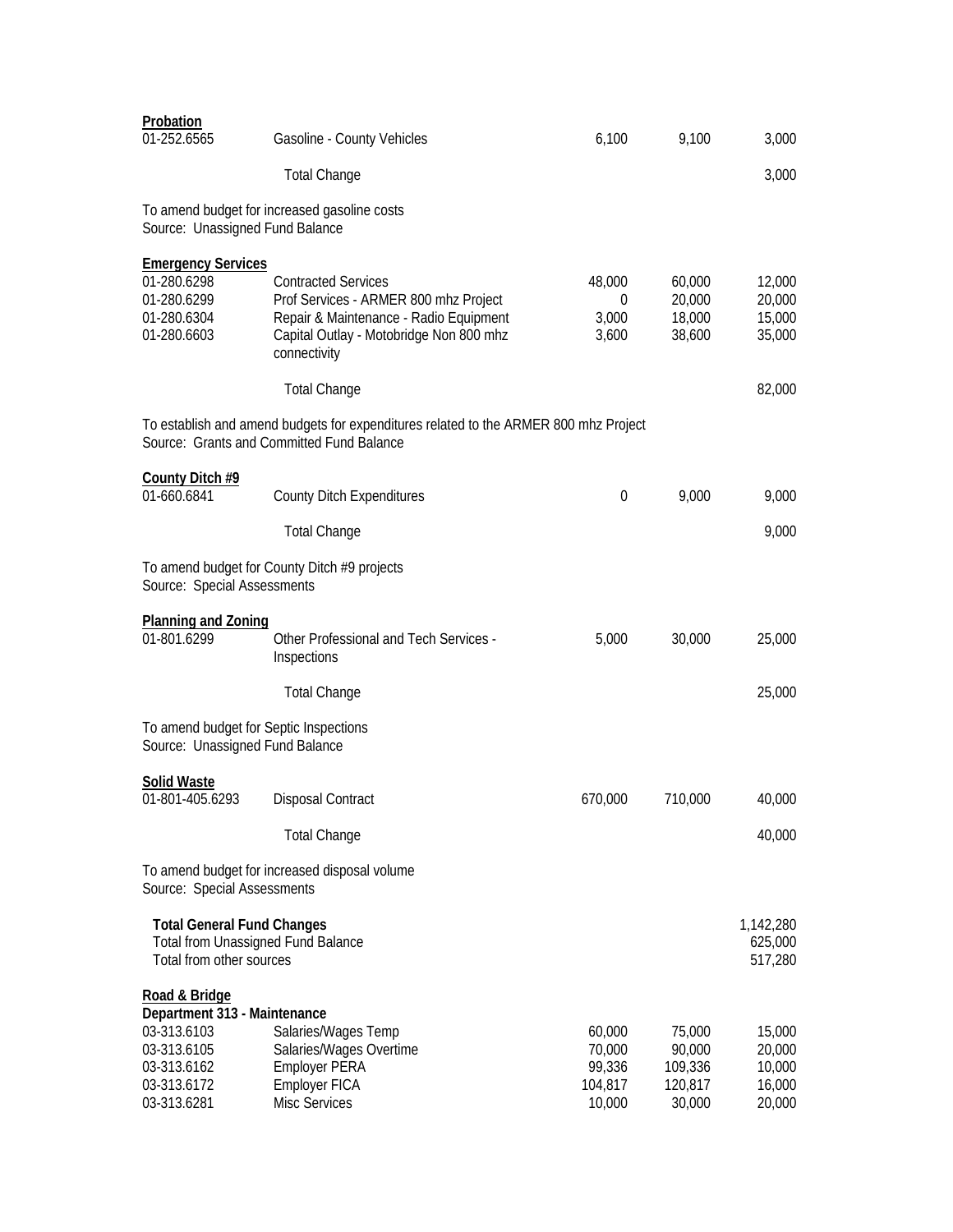| 03-313.6297<br>03-313.6298<br>03-313.6299<br>03-313.6379<br>03-313.6514<br>03-313.6520<br>03-313.6524 | Road Maint Service & Town Road Apportionment<br>Road Maint Contract<br>Other Professional and Technical Services<br>Misc Charges<br>Aggregate<br>Sand & Salt<br>Striping<br><b>Total Change</b>                    | 50,000<br>200,000<br>100,000<br>10,000<br>122,000<br>186,000<br>100,000 | 610,000<br>300,000<br>450,000<br>40,000<br>162,000<br>286,000<br>130,000 | 560,000<br>100,000<br>350,000<br>30,000<br>40,000<br>100,000<br>30,000<br>1,291,000 |
|-------------------------------------------------------------------------------------------------------|--------------------------------------------------------------------------------------------------------------------------------------------------------------------------------------------------------------------|-------------------------------------------------------------------------|--------------------------------------------------------------------------|-------------------------------------------------------------------------------------|
| <b>Balance</b>                                                                                        | To amend budget for town road apportionment, additional wages, professional services and materials needed<br>Source: Town Road Apportionment, Charges for Services, Cost Sharing, Grants and Awards, Assigned Fund |                                                                         |                                                                          |                                                                                     |
| Department 313 - Construction<br>03-313.6604<br>03-313.6620                                           | Capital Outlay Construction<br><b>County Road Construction</b><br><b>Total Change</b>                                                                                                                              | 3,150,000<br>850,000                                                    | 3,550,000<br>1,150,000                                                   | 400,000<br>300,000<br>700,000                                                       |
|                                                                                                       | To amend budget for additional construction projects<br>Source: Assigned Fund Balance, Cost Sharing, Grants and Awards.                                                                                            |                                                                         |                                                                          |                                                                                     |
| Department 315 - Land Surveyor<br>03-315.6102<br>03-315.6155                                          | Salaries/Wages Permanent<br>Employer Cafeteria Contribution                                                                                                                                                        | 27,094<br>6,072                                                         | 49,294<br>12,172                                                         | 22,200<br>6,100                                                                     |
|                                                                                                       | <b>Total Change</b>                                                                                                                                                                                                |                                                                         |                                                                          | 28,300                                                                              |
| Source: Assigned Fund Balance                                                                         | To amend budget for additional wages and benefits                                                                                                                                                                  |                                                                         |                                                                          |                                                                                     |
| Total Road & Bridge Fund Changes                                                                      |                                                                                                                                                                                                                    |                                                                         |                                                                          | 2,019,300                                                                           |
| <b>Health Human &amp; Veteran Services</b><br><b>Social Services</b>                                  | 05-430-000-0000-6902 Permanent Transfers                                                                                                                                                                           | $\overline{0}$                                                          | 5,000,000                                                                | 5,000,000                                                                           |
| Source: Fund Balance                                                                                  | To amend budget for Transfer to the Capital Projects Fund for future campus                                                                                                                                        |                                                                         |                                                                          |                                                                                     |
|                                                                                                       | Total Health, Human & Veteran Services Fund 05 Changes                                                                                                                                                             |                                                                         |                                                                          | 5,000,000                                                                           |
| <b>Capital Fund</b><br>33-312.6605                                                                    | Capital Outlay - Buildings                                                                                                                                                                                         | $\boldsymbol{0}$                                                        | 550,000                                                                  | 550,000                                                                             |
|                                                                                                       | To establish budget for Highway Garage Improvements<br>Source: Capital Fund Assigned Fund Balance                                                                                                                  |                                                                         |                                                                          |                                                                                     |
| <b>Total Capital Fund Changes</b>                                                                     |                                                                                                                                                                                                                    |                                                                         |                                                                          | 550,000                                                                             |
| <b>Forfeited Tax Fund</b><br>71-032.6281                                                              | <b>LSOHC Misc Services - Land Purchases</b>                                                                                                                                                                        | 500,000                                                                 | 650,000                                                                  | 150,000                                                                             |
|                                                                                                       | To amend budget for additional land purchases                                                                                                                                                                      |                                                                         |                                                                          |                                                                                     |

Source: LSOHC Funding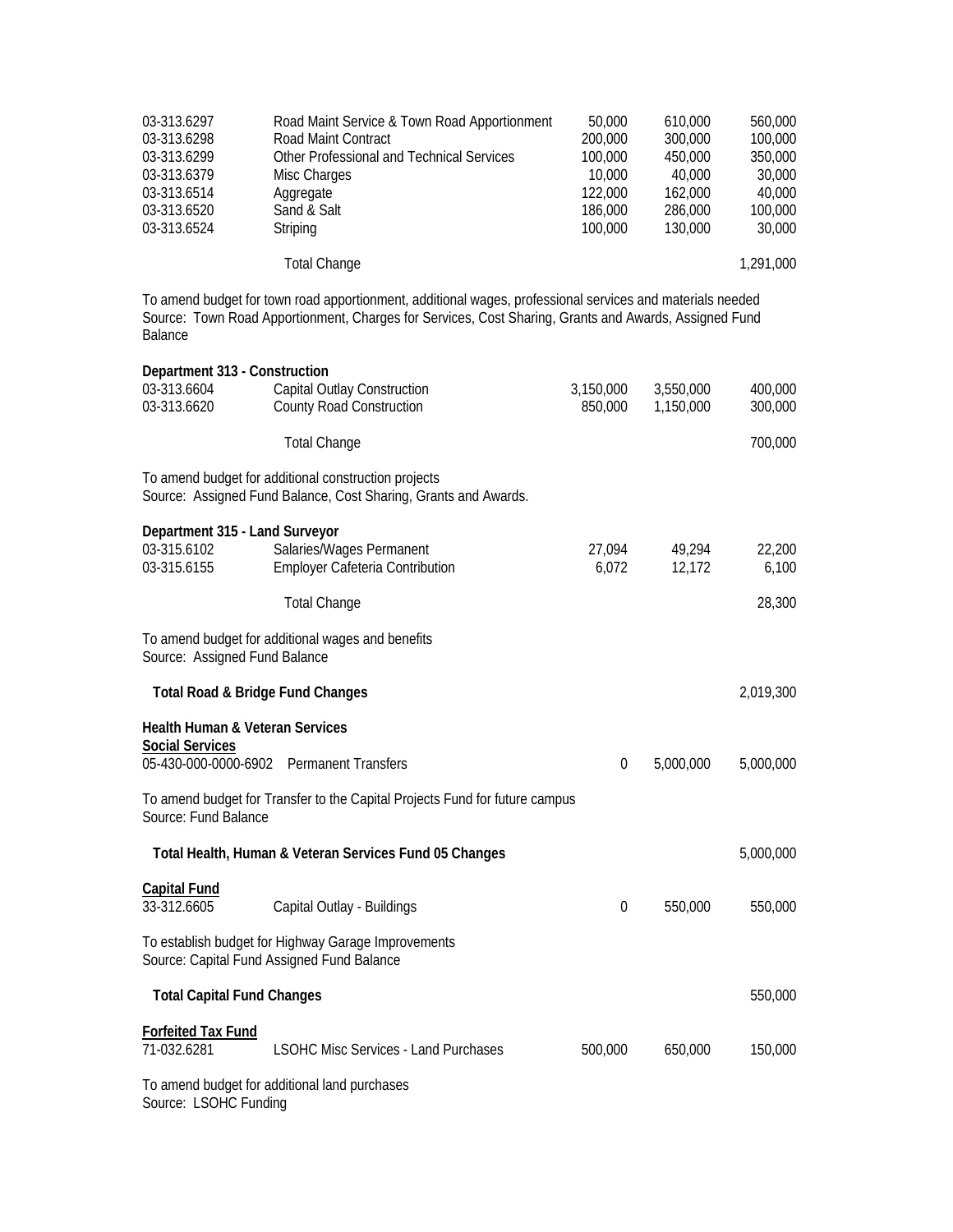| 71-645.6289                               | <b>ATV Trail Maintenance</b>                        | 40,000   | 60,000  | 20,000    |
|-------------------------------------------|-----------------------------------------------------|----------|---------|-----------|
| Source: Restricted Fund Balance           | To amend budget for additional maintenance projects |          |         |           |
|                                           | <b>Total Forfeited Tax Fund Changes</b>             |          |         | 170,000   |
| <b>Environmental Trust</b><br>73-001.6807 | <b>Fnvironmental Trust - Trails</b>                 | $\theta$ | 275,000 | 275,000   |
| Source: Restricted Fund Balance           | To amend budget for Environmental Projects          |          |         |           |
|                                           | <b>Total Environmental Trust Fund Changes</b>       |          |         | 275,000   |
| <b>Grand Total All Funds</b>              |                                                     |          |         | 9.156.580 |

4A. HHVS Director Reno Wells requested Board approval to add an additional Case Aide position and an additional Social Worker – Child Protection Specialist position. Mr. Wells explained additional County duties in new State child protection law. Mr. Wells added that Cass County will be receiving State funds in the amount of \$108,000.00 for expanded for child protection services. Social Services Manager Michele Piprude discussed recent trends and changes in related State Statute.

M/S/P Kangas, Downham – To approve adding an additional grade 20 Case Aide position (from 1.0 to 2.0 FTE's) and further, to approve adding an additional grade 30 Social Worker – Child Protection Specialist position (from 6.0 to 7.0 FTE's). Unanimous.

- 5A. ESD Director John Ringle and Permit Intake Clerk Rima Smith-Keprios presented an AIS Prevention and Management Program update. Approximately 3,200 hours of inspections have occurred since May 8, 2015 on 35 lakes across the county which averaged 91 hours per lake with 27 contract inspectors implementing the program. Ms. Smith-Keprios added that a partnership with Dr. Pat Welle from BSU will lead a 3 component study with 60+ resort owners and other private businesses to develop a client-friendly AIS message. In addition, matching fund AIS programs have occurred with Lake Associations on Woman Lake, Blackwater, Island, Mule, Birch, Ten Mile, and the Association of Cass County Lakes. The Board thanked Mr. Ringle and Ms. Smith-Keprios for the update. No action necessary.
- 6A. Land Commissioner Stevenson presented results from all land sale activity beginning January 1, 2015 including the most recent land sale auction of Saturday, June 27, 2015. Mr. Stevenson informed the Board that to date two of the twenty-two parcels available were sold at the land sale for a total amount of \$67,400.00 (80.18 acres), and over the counter sales were four parcels in the amount of \$30,500.00 (10.85 acres). Land Commissioner Stevenson also commented that County managed land purchases continue to be reasonably balanced with County managed public land sales.

M/S/P Peterson, Kangas – To receive & file the Cass County Land Department 2015 land sale activity report. Unanimous.

6B. Mr. Stevenson informed the Board that the City of Pillager has passed a resolution during their June 9, 2015 Council meeting requesting the Cass County Auditor-Treasurer to transfer twenty-eight tax-forfeited lots from State ownership to City ownership consistent with the 2015 lands bill (Laws of Minnesota Chapter 25 Section 7).

M/S/P Peterson, Downham – To receive and file notification from the City of Pillager conveying tax forfeited property to the City of Pillager pursuant to the Laws of 2015 Chapter 25 Section 7. Unanimous.

7A. Highway Engineer David Enblom presented quotes to install fencing at the Pine River Maintenance Facility. Asst. Highway Engineer Kris Lyytinen added that the erection of the fence in 2015 will provide for a secure work site, and secure building materials for the anticipated 2016 shop construction.